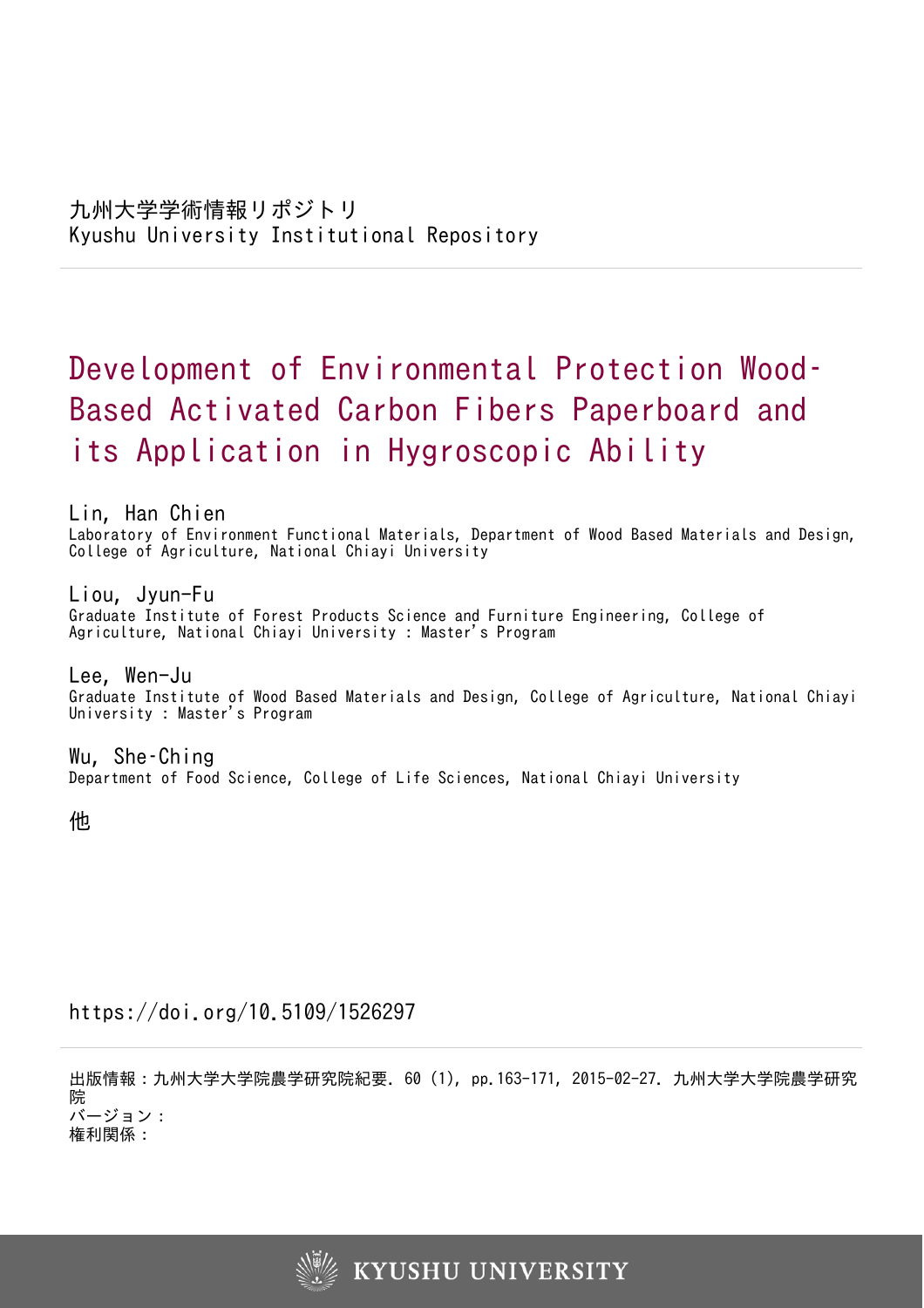# **Development of Environmental Protection Wood–Based Activated Carbon Fibers Paperboard and its Application in Hygroscopic Ability**

# Han Chien LIN<sup>1\*</sup>, Jyun–Fu LIOU<sup>2</sup>, Wen–Ju LEE<sup>3</sup>, She–Ching WU<sup>4</sup>, **Ming–Hong DUH5 and Noboru FUJIMOTO**

Laboratory of Wood Material Technology, Division of Sustainable Bioresources Science, Department of Agro–environmental Sciences, Faculty of Agriculture, Kyushu University, Fukuoka 812–8581, Japan (*Received September 3, 2014 and accepted November 14, 2014*)

To develop Wood–Based Activated Carbon Fibers Paperboard (WACFP) as a moisture–proof material for food use, Nadelholz/Laubholz Unbleached Kraft Pulp (NUKP/LUKP) and cardboard from recycled cartons were used as precursors for the method of physical activation with steam to prepare activated carbon fibers (ACFs). The ACFs were evaluated by a preliminary safety evaluation (Ames Test) and reverse mutation assay (antimutagenic activity). The Survival (%) for *Salmonella typhimurium* TA98 and TA100, with or without the S9 mix (an external metabolic activation system) in the test range (1.0–5.0 mg/plate of ACFs), were all higher than those of a blank (control group) by more than 80%, and the ACFs for TA98 and TA100 with or without S9 did not exceed spontaneous revertants by more than two times, indicating the ACFs had no cytotoxicity or mutagenicity. The antimutagenicity against strains for the ACFs showed an insignificant difference between his<sup>+</sup> revertants and the blank, suggesting the safety of the ACFs used primarily as a material for food use. WACFP was made by adding 10, 30 and 50 wt% of ACFs using the Beating CNS 12495 Method combined with preparation by the Handsheets CNS 11212 Method. The hygroscopic ability of WACFP was investigated. The water activity of all WACFP was from 0.40 to 0.45. The hygroscopicity of WACFP was 18.74–26.50% and 5.43–6.36% for 90% and 40% relative humidity (RH), and was lower than that of silica gel, 37.20 and 11.70%. While the hygroscopicity was changed from an RH 90% of absorption to an RH 40% desorption, the percent of desorption for the WACFP was reduced faster than that for silica gel. This can demonstrate that the percent weight of the tested saturated WACFP with different temperature desorptions decreased faster than that of silica gel. As a result, WACFP using ACFs prepared from NUKP, LUKP or cardboard could be a potential moisture–proof material for food use.

**Key words**: Activated Carbon Fibers (ACFs), Ames Test, Wood–Based Activated Carbon Fibers Paperboard (WACFP), Water Activity, Hygroscopic Ability

# INTRODUCTION

Activated carbon fibers (ACFs) are generally regarded as fibrous and porous material that have a large specific surface area, a high adsorption capacity and the ability to regenerate through absorption/desorption (Asakura *et al*., 2004; Huang, *et al*., 2010; Liou, 2012). They are widely used as an adsorbent for separating and purifying gaseous or aqueous solutions (Srinivasakannan and Bakar, 2004; Zhang *et al*., 2004). Moreover, ACFs can provide better characteristics such as a low–pressure drop to mass transfer and high contact efficiency, which is different from powder or granular activated carbon (Asakura *et al*., 2004). These characteristics are due to their fibrous shape with a high aspect ratio, and ACFs prepared from softwood consisting mostly of micropores, as well as mesopores and macropores were formed in the case of the hardwood fiber (Asakura *et al*., 2004; Huang, *et al*., 2010).

Previous work established that ACFs could be prepared by physical methods with steam activation from Nadelholz/Laubholz Unbleached Kraft Pulps and cardboard from recycled cartons. SEM observation of the ACFs showed that the hollow structures and some of the pits from the fibers still rested after wood pulps or paper wastes were processed at a higher temperature. The yield of all ACFs was 6.29 to 14.35%, the range in iodine values was between 635.45 and 1077.72 mg/g and the methylene blue adsorption value was about 268.33 to 504.03 (mg/g) (Huang *et al*., 2010). It is well known that the hollow structure and good absorption of various activated carbons can be prepared from a natural material and can provide a functional adsorbent material, especially for a moisture–proof material for food use, such as: placed in salt, pepper or flavoring jars to keep them dry and prevent deliquescence and foreign flavor, or as a treatment process, e.g. purifying drinking water and conserving medical drugs (Liou, 2012; Lin, *et al*., 2014a; Lin, *et al*., 2014b). However, ACFs are a type of fibrous material with a shape between powder and granular activated carbon. This is inconvenient for placing with food con-

<sup>1</sup> Laboratory of Environment Functional Materials, Department of Wood Based Materials and Design, College of Agriculture, National Chiayi University, Chiayi, Taiwan, ROC

<sup>2</sup> Master, Graduate Institute of Forest Products Science and Furniture Engineering, College of Agriculture, National Chiayi University, Chiayi, Taiwan, ROC

<sup>3</sup> Master, Graduate Institute of Wood Based Materials and Design, College of Agriculture, National Chiayi University, Chiayi, Taiwan, ROC

<sup>4</sup> Department of Food Science, College of Life Sciences, National Chiayi University, Chiayi, Taiwan, ROC

<sup>5</sup> Department of Wood Based Materials and Design, College of Agriculture, National Chiayi University, Chiayi, Taiwan, ROC

<sup>\*</sup> Corresponding author (E–mail: alexhlin@mail.ncyu.edu.tw)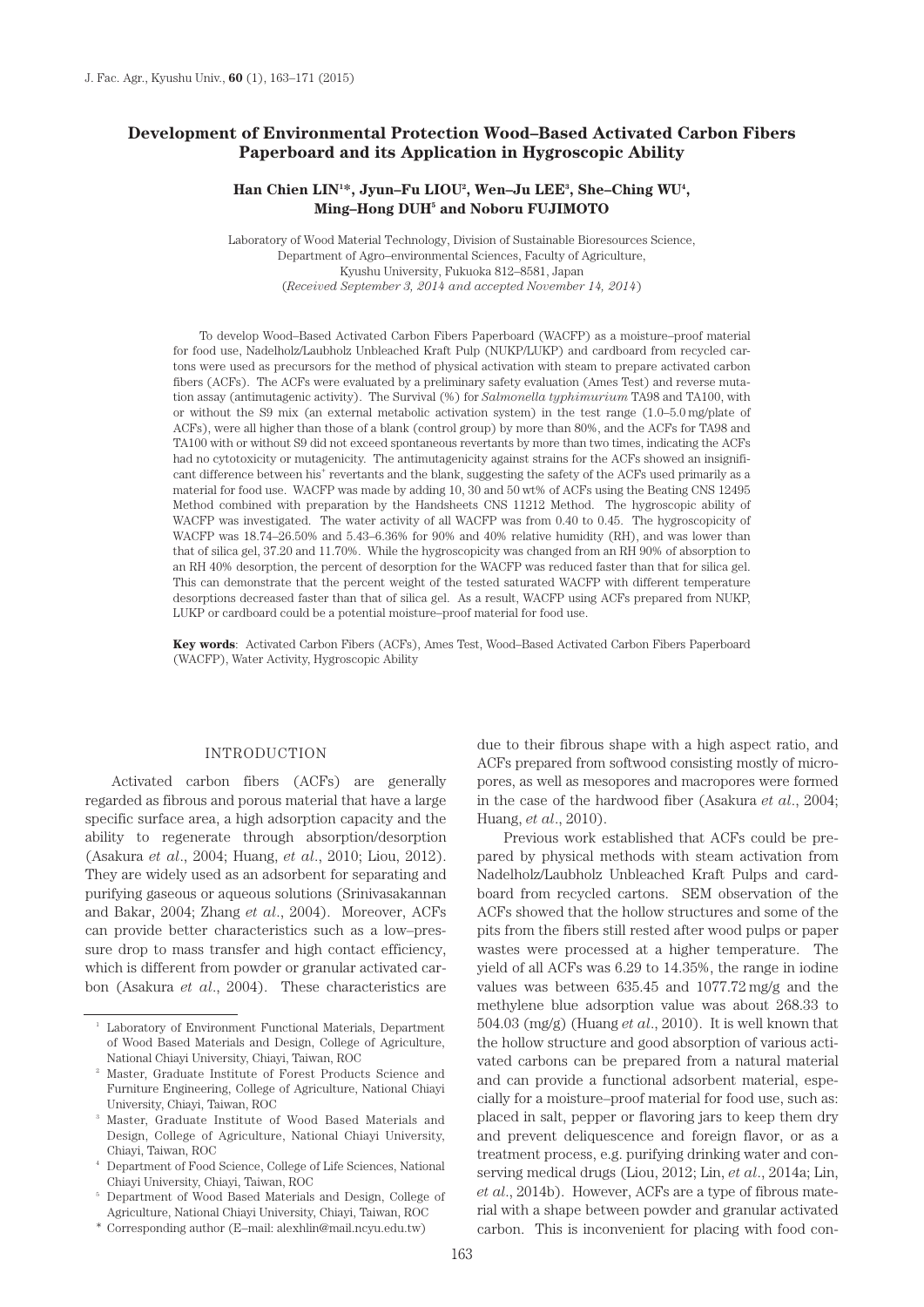sidering the dimension and shape of ACFs; even if they have excellent absorption performance.

Therefore, the study attempted to develop a type of food's moisture–proof material with a paper shape. Safety should be considered when comparing the commercial moisture–proof material, silica gel and calcium oxide (CaO) because the appearance of silica gel is a transparent particle which can be eaten as crystal sugar, possibly resulting in uncomfortable pain, and for CaO it is white or gray–white with toxicity, that, if eaten, results in an illness of the intestines and stomach (National Poison Center, 1990). Nevertheless, ACFs as a food's moisture– proof material will probably be in contact with food directly or indirectly, and could even be eaten. It is necessary to undergo a genotoxicity study (Ames Test) in accordance with Item 2, Article 3 of the Health Food Control Act and the Health Food Safety Assessment Method specified in W.S.S.Z. No. 88037803 announcement from the Ministry of Health and Welfare, 1999.

The objectives of the study were to evaluate the *Salmonella* mutagenesis assay (Ames Test) and reverse mutation assay (antimutagenic activity) of ACFs first and to develop a food moisture–proof material, Wood– Based Activated Carbon Fibers Paperboard (WACFP) with different percent weights of ACFs. WACFP was made by using the method of Beating CNS (Chinese National Standards) 12495 combined with the method of preparation of Handsheets CNS 11212. To gauge the effectiveness of moisture–proof material, the hygroscopic ability of WACFP was investigated, including water activity (Aw), hygroscopicity with either a higher or lower relative humidity at a specific temperature and the effect of absorption and desorption. This study uses wood pulp and paper wastes as the precursors to develop the products – WACFP with ACFs – that can provide a moisture– proof application for food to increase their value.

#### MATERIALS AND METHODS

# **Specimen preparation and characterization** *Precursor*

Nadelholz/Laubholz Unbleached Kraft Pulps (NUKP/ LUKP) paperboard was provided by the Hou–li Mill, Cheng Loong Corporation in Taiwan. Cardboard from recycled cartons without a printing process was collected. The specimens, NUKP/LUKP paperboards and cardboard, with dimensions of 20 mm×20 mm were prepared and then, defibrillated by a grinder to be used as the precursor. The basic properties and morphological characteristics of the specimens refer to (Huang, *et al*., 2010; Liou, 2012).

#### *Test strains*

*Salmonella typhimurium* (*S. typhimurium*) TA98 and TA100 were bought from the Bioresource Collection and Research Center, Food Industry Research and Development Institute.

# *Rat liver mixture*

One of the enzymes in a rat liver mixture (S9 mix), as an external metabolic activation system, was prepared from Sprague–Dawley male rats treated with Aroclor

# 1254 (Organ Teknika Co., Switzerland). *Mutagens*

The mutagens were 4–nitroquinoline–N–oxide (NQNO), a direct mutagen and the mutagenicity of aflatoxin  $B_1$  (AFB<sub>1</sub>), an indirect mutagen which requires metabolic activation. They were obtained from the Sigma Chemical Co. (Steinheim, Germany). All reagents used in the test were of analytical grade.

# *Preparation of activated carbon fibers (ACFs)*

The precursor, 20 g of absolute dried specimen, was refined in a closed container of super–high temperature vacuum carbonization activation equipment (Chi–How Heating Co., Ltd.). Nitrogen  $(N_2$  gas) was added to make the container oxygen free. The heating rate was set at 10˚C/min, and the specimen was heated to the carbonization temperature of 800˚C. The activation temperature was carried out at 800˚C with an activation duration of 60 min. The steam was maintained at a flow rate of 1 L/h. The ACFs were then cooled by  $N_2$  gas to a normal temperature and taken out. The preparation ACFs code was ACFs–precursor (N: NUKP; L: LUKP; R: cardboard) activation temperature, such as ACFs–N800 (Table 1). The aforesaid preparation conditions refer to (Huang *et al*., 2010). The equation for the ACFs yield (Y) is  $Y(\%) =$ (absolute dry weight of ACFs/absolute dry weight of test precursor)  $\times$  100.

*Iodine value* The iodine values of the ACFs were measured according to the Japanese Industrial Standard (JIS) K 1474 (1991) Test Methods for Activated Carbon. The formula for iodine adsorption capacity is:  $I = [(10 - K \times f) \times$  $12.69 \times 5$ ] / M. The abbreviations for the formula are I: iodine adsorption capacity (mg/g); K: the volume of titrated sodium thiosulfate (mL); f: the ratio of 0.1 N sodium thiosulfate to 0.1 N iodine solution, and M: the

weight of absolute dried ACFs (0.5 g). *Porosity measurements*

The pore structure characteristics of the resulting ACFs were determined by  $N_2$  gas adsorption at 77K with an automated adsorption instrument (BET–202A, Porous Materials, Inc.) in a relative pressure (*P/Po*) ranging from  $10^{-2}$  to 1. The BET specific surface areas (S<sub>BET</sub>) of the ACFs were analyzed by the standard BET equation and its procedure developed by Barrett *et al*. (1951). The total pore volume (Vtot) was obtained by converting the amount of  $N_2$  gas adsorbed (expressed in cm<sup>3</sup>/g STP) at a relative pressure of 0.99 to the volume of liquid adsorbate. The average pore diameter  $(D = 4$  Vtot /  $S<sub>BET</sub>$ ) was calculated (Hu and Srinivasan, 1999).

# **Ames Test**

### *Cytotoxicity*

1.0, 2.5 and 5.0 mg of the ACFs were examined with *S. typhimurium* TA98 and TA100 for either S9 mix (+S9) or zero S9 (–S9) in accordance with the Ames Test and the experimental procedure referred to by Ames *et al*. (1975). The colony count was calculated; if the bacterial count of the test group (+S9 or –S9) was greater than the bacterial count of the control group (no specimen; blank) by 80% (Survival), there was no cytotoxic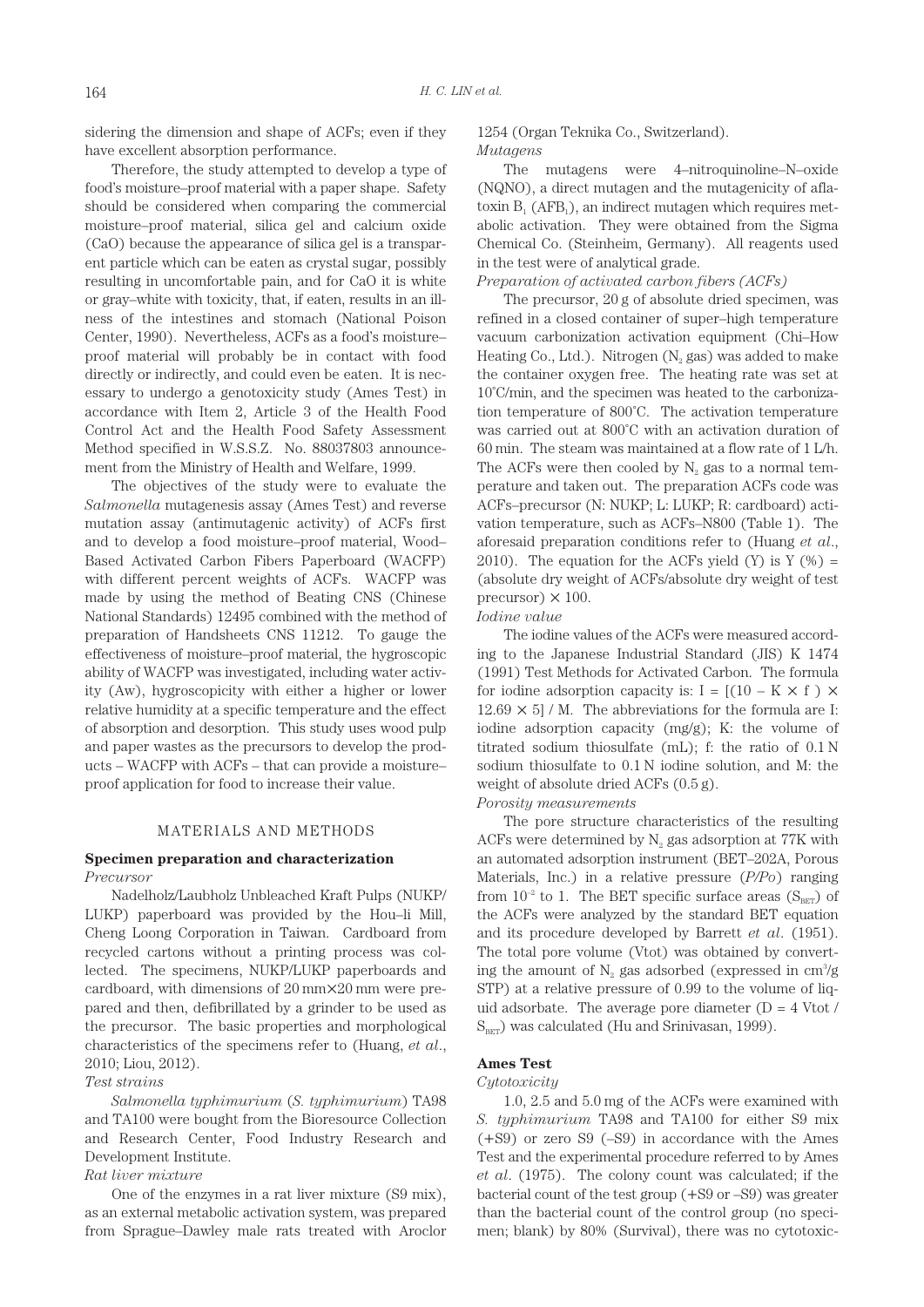ity. The formula used was Survival  $(\%)$  = (the bacterial count of test group/the bacterial count of control group)  $*100.$ 

*Mutagenicity*

The mutagenicity was analyzed by using the method proposed by Maron and Ames (1983). The test dose selected for this mutagenicity test with +S9 or –S9 was the same as the aforesaid cytotoxicity test. The test for mutagenicity was carried out at 37˚C for 48 h, and the phosphate buffer saline was used as the control group (blank). The detailed procedures refer to (Tseng, *et al*., 2010; Liou, 2012). If the colony count of the TA98 and TA100 test group was greater than the blank by more than two times; that is, the Mutagenicity Ratio was larger than 2, the ACFs were considered to have mutagenicity. The Mutagenicity Ratio (MR) = induced revertants per plate/spontaneous revertants per plate (blank).

## **Antimutagenic activity**

The ACFs of the antimutagenic activity were assayed according to the Ames Method (Maron and Ames, 1983). The mutagens that were diluted with dimethyl sulfoxide (DMSO) were NQNO (1 *μ*g/plate for TA98 or TA100) and  $AFB<sub>1</sub>$  (5  $\mu$ g/plate for TA98 or TA100), which required an S9 mix for metabolic activation. A mutagen (0.1 mL; contained  $1 \mu$ g NQNO or  $5 \mu$ g AFB<sub>1</sub>) was added to *S*. *typhimurium* TA 98 or TA 100, and 1.0, 2.5 and 5.0 mg of the ACFs were added to the S9 mix for NQNO or AFB1 to the phosphate buffer (0.1 mol/L, pH 7.4). The test for antimutagenicity was carried out at 37˚C for 48 h. The detailed procedures refer to (Liou, 2012; Lin, *et al*., 2014a). The mutagenicity of each mutagen in the absence of an extract is defined as 100%. The inhibition (%) of mutagenicity for ACFs is calculated as follows:

Inhibition  $(\%) = [1 - (Number of his<sup>+</sup> revertants in$ the presence of ACFs – Number of spontaneous rever $tants$ /(Number of his<sup>+</sup> revertants in the absence of ACFs – Number of spontaneous revertants) $\vert \times 100 \rangle$ 

# **Development of Wood–based activated carbon fibers paperboard (WACFP)**

 This developed method of WACFP was designed by the Laboratory of Environmental Functional Materials, Department of Wood–Based Materials, National Chiayi University in Taiwan. WACFP, based on 360 g/cm<sup>2</sup>, with ACFs was made by using the method of Beating Chinese National Standards (CNS) 12495 combined with the method of preparation of Handsheets CNS 11212. During the method of CNS 12495, NUKP 20% and LUKP 80% were mixed with different percent weights (%) of ACFs, adding 10, 30 and 50 wt%. The aforesaid detailed steps refer to (Liou, 2012). The developing WACFP code was WACFP–precursor (N: NUKP; L: LUKP; R: Cardboard) percent weight (%) of ACFs. The abbreviation for each WACFP is shown in Table 1.

#### **Hygroscopic Ability of WACFP**

*Water activity (Aw)*

 The Aw of the WACFP was determined using the Test for Water Activity of Food, and the procedure was

**Table 1.** Abbreviation of each wood–based activated carbon fiber paperboard

| Specimens       | $ACFs (wt\%)$ | Abbreviation of WACFP <sup>1)</sup> |
|-----------------|---------------|-------------------------------------|
|                 | 10            | WACFP-N10 <sup>3)</sup>             |
| $ACFs-N8002$    | 30            | WACFP-N30                           |
|                 | 50            | WACFP-N50                           |
|                 | 10            | WACFP-L10                           |
| $ACFs$ -L $800$ | 30            | WACFP-L30                           |
|                 | 50            | WACFP-L50                           |
|                 | 10            | WACFP-R10                           |
| $ACFs - R800$   | 30            | WACFP-R30                           |
|                 | 50            | WACFP-R50                           |

1) WACFP: Wood–based activated carbon fiber paperboard

<sup>2)</sup> ACFs (activated carbon fibers) – precursor (N: NUKP; L: LUKP; R: cardboard from recycled cartons) – Activated temperature

3) WACFP – precursor (N: NUKP; L: LUKP; R: Cardboard from recycled cartons) – percent weight of ACFs

determined in consultation with the CNS 5255 (1987). Six replicates of each specimen for either the WACFP or silica gel were investigated.

*Hygroscopicity*

Each WACFP weighing 3 g was placed in a bottle without a top. The hygroscopicity of the WACFP was examined in each measured point after a certain period of time, 2, 4, 6, 10, 16, 24, 48, 72, 96 and 114 h, with either a higher relative humidity (RH) at 90% or a lower RH at 40% at a specific temperature of 25˚C (Lin *et al*., 2014a). The maximum percent weight (%) under either of the aforesaid conditions for the WACFP and silica gel was investigated.

#### *Absorption and desorption*

3 g of an absolute dried specimen of WACFP and silica gel were put in a program–adjusted conditioner (TERCHY HRM Co., Ltd.). A specific temperature of 25˚C with a higher RH at 90% was set. The specimens were measured for percent weight of absorption during a period of time, 2, 4, 6, 10, 16, 24, 48, 72, 96 and 114 h, respectively. After that, the resulting specimens were continuous in the conditioner, but a lower RH 40% with a specific temperature of 25˚C was altered automatically, and the percent weight of desorption was measured at the same aforementioned periods of time. The percent of absorption and desorption for the WACFP or silica gel was calculated as follows. The formula is: percent of absorption and desorption  $(\%) = [$  (the weight of absorption or desorption of specimen – the absolute dried weight of specimen)/the absolute dried weight of specimen] × 100. The curve for the percent of absorption and desorption of the WACFP or silica gel was sketched. *Desorption state with different temperatures*

To demonstrate that the desorption of WACFP and silica gel was influenced by the absorption state with a higher RH to the desorption state at a lower RH, 3 g of absolute dried WACFP and silica gel were adjusted to become a saturated situation with a RH 90% or 40% RH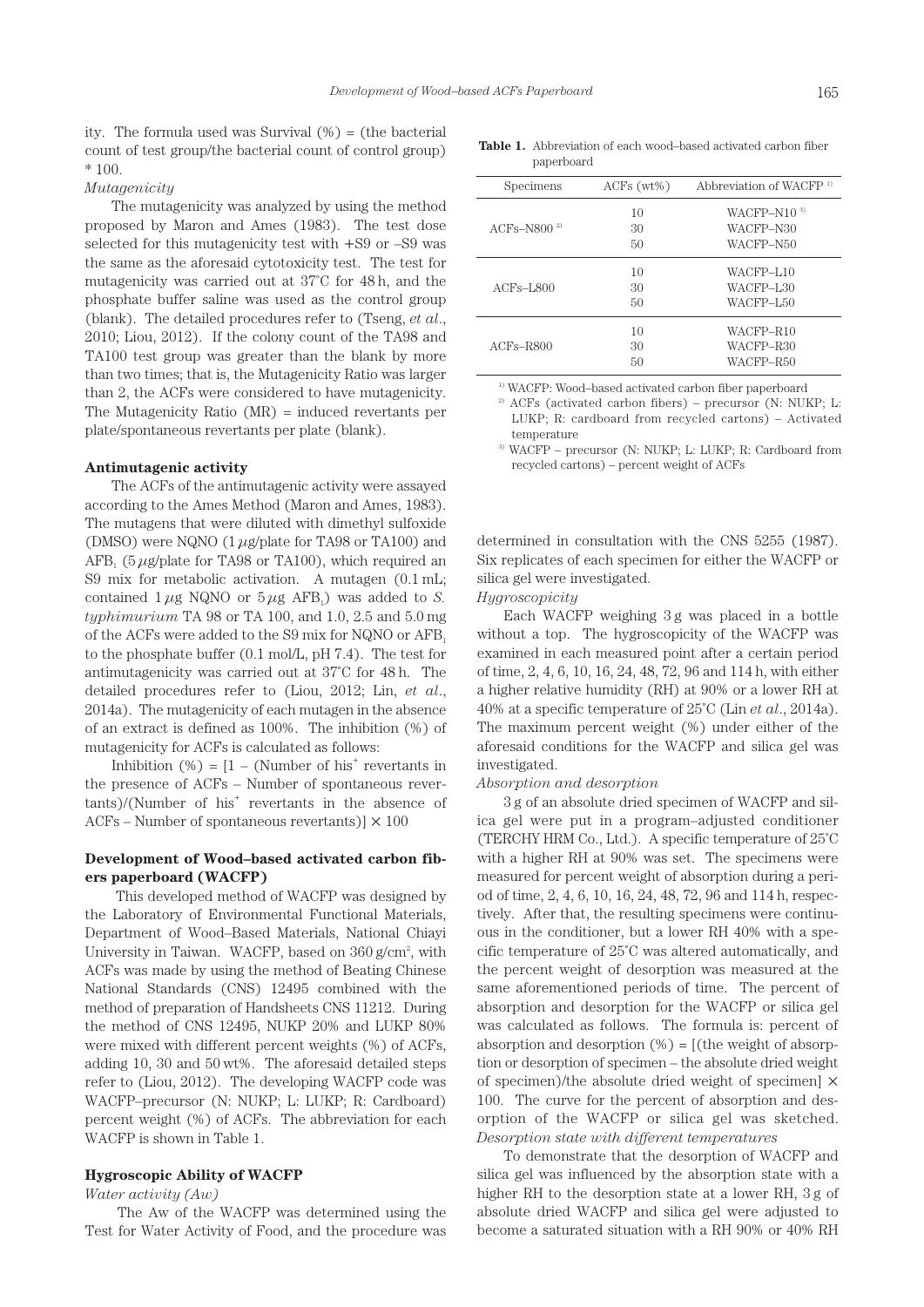in the conditioner. The weight of the specimens was individually measured as 100% of the percent weight, and then, was put at different temperatures (60, 80 and 100˚C) in an oven. The percent weight of desorption for the WACFP and silica gel was measured at a series of certain periods. The resulting curves of the percent weights for the WACFP or silica gel were compared.

#### **Statistical analysis**

The test results are represented by a mean (standard deviation), and the control group (blank) and test group are compared by Duncan's Analysis. If the  $\rho$  value is smaller than 0.05, meaning a significant difference between the test group and the control group, it is represented by different superscript upper case letters.

#### RESULTS AND DISCUSSION

### **Yield, iodine value and porosity of ACFs**

As shown in Table 2, the yields of the activated carbon fibers (ACFs) ranged from 10.85 to 13.66% for NUKP/ LUKP and cardboard prepared at carbonization temperatures of 800˚C with the carbonization duration of 60 min. The iodine values of ACFs ranged from 647.38 to 1060.97 mg/g. The highest iodine value, 1060.87 mg/g, of ACFs was obtained from NUKP. Commercial activated carbons produce iodine values normally ranging from 600 to 1000 mg/g (Hu and Srinivasan, 1999). The iodine values of the resulting ACFs are similar to the commercial values and denoted indicators of micropore amounts (Chen, 2003) because the diameter of iodine molecules was 0.56 nm (Hsieh and Teng, 1999). Micropores, with pore size diameters less than 2 nm, have been classified by the International Union of Pure and Applied Chemistry (IUPAC).

The  $S_{BET}$  and pore characteristics of ACFs from various precursors are also shown in Table 2. The  $S_{BET}$  and Vtot of ACFs–N800 and –L800, exhibiting the higher values of  $779.12-877.21 \text{ m}^2/\text{g}$  and  $0.90 \text{ cm}^3/\text{g}$ , were higher than those of ACFs-R800,  $262.03 \text{ m}^2/\text{g}$  and  $0.35 \text{ cm}^3/\text{g}$ . Commercial activated carbons exhibited  $S_{BET}$  values ranging from  $500$  to  $2000 \text{ m}^2/\text{g}$  (Williams and Reed,  $2006$ ). Wang (2004) reported that the greater the surface areas, the better the adsorption became, indicating that the

adsorption of ACFs–N800 and –L800 is greater than that of ACFs–R800. The percentage of Vmi/Vtot showed that ACFs–N800 had many more micropores (31.5%) than ACFs–L800 and ACFs–R800, 22.5 and 15.0%. Physical activation had pore–drilling and expansion effects at 800˚C producing multiple micropores (Lua and Guo, 2000; Yun *et al*., 2001). The average pore diameters of ACFs–L800 were 4.11 nm, greater than those of ACFs–N800 at 2.14 nm. This is because softwood ACFs consist mostly of micropores and hardwood ACFs resulted in meso– and macropores as well as micropores being formed (Asakura *et al*., 2004; Huang, *et al*., 2010).

# **Cytotoxicity and mutagenicity of ACFs**

Ames *et al*. (1975) reported that for screening of environmental mutagens and carcinogens, the Ames Test, a convenient method to evaluate mutagenic activities of these chemicals, has been developed, and a mistake in the results of mutagenicity occurred due to the decrease in the residual bacterial count with cytotoxicity. Moreover, McCann *et al*. (1975) and Shugimura *et al*. (1976) have suggested that the mutagenic activities of a number of chemicals correlate well with the carcinogenic activities. The cytotoxicity of ACFs therefore, has to be determined before testing the mutagenicity of ACFs. Cytotoxicity results for the ACFs prepared from three types of precursors and silica gel with amounts of 1.0, 2.5 and 5.0 mg/plate for *S. typhimurium* TA98 and TA100 without the S9 mix, as well as with the S9 mix are shown in Table 3.

The residual bacterial count of the control group (blank) for *S. typhimurium* TA98 and TA100 without the S9 mix was 2638 and 2630, and with the S9 mix was 2985 and 2781. For silica gel, the residual bacterial count without S9 was 2607–2714 for TA98 and 2548–2983 for TA100; for those with S9, it was 2807–3142 for TA98 and 2679–2863 for TA100. For all ACFs, the range of the residual bacterial count without S9 was 2472–2740 for TA98 and 2607–2691 for TA100, and with S9 was 2898– 3132 for TA98 and 2705–2904 for TA100. Waleh *et al*. (1982) indicated that the residual bacteria rate of *S. typhimurium* must be over 80% of the control group to determine whether the test group has no cytotoxicity for *S. typhimurium*. The residual bacteria rate (Survival,

Table 2. Yield, iodine value and porosity of activated carbon fibers prepared from various precursors with 800°C activated temperature

| Specimen      | Yield<br>(%)          | Iodine value<br>(mg/g) | $S_{\scriptscriptstyle\rm BET}$ $^{\scriptscriptstyle\rm I)}$<br>$(m^2/g)$ | $V\text{tot}^{2}$<br>$\text{cm}^3\text{/g}$ | Vmi <sup>3</sup> /Vtot<br>(%) | D <sup>4</sup><br>(nm) |
|---------------|-----------------------|------------------------|----------------------------------------------------------------------------|---------------------------------------------|-------------------------------|------------------------|
| ACFs-N800 $5$ | 11.38<br>$(0.35)^{6}$ | 1060.97<br>(1.74)      | 779.12                                                                     | 0.90                                        | 31.5                          | 2.14                   |
| $ACFs$ -L800  | 10.85<br>(0.25)       | 912.03<br>(17.04)      | 877.21                                                                     | 0.90                                        | 22.5                          | 4.11                   |
| $ACFs - R800$ | 13.66<br>(0.22)       | 647.38<br>(26.11)      | 262.03                                                                     | 0.35                                        | 15.0                          | 5.38                   |

<sup>1)</sup> S<sub>BET</sub>: specific surface area;<sup>2)</sup> *V*tot: total pore volume;<sup>3</sup>) *V*mi: micropore volume; <sup>4</sup>) D: average diameter of pore  $(4Vtot/S<sub>BERT</sub>)$ ; <sup>5)</sup> Abbreviations see the Table 1; <sup>6)</sup> Mean (standard deviation)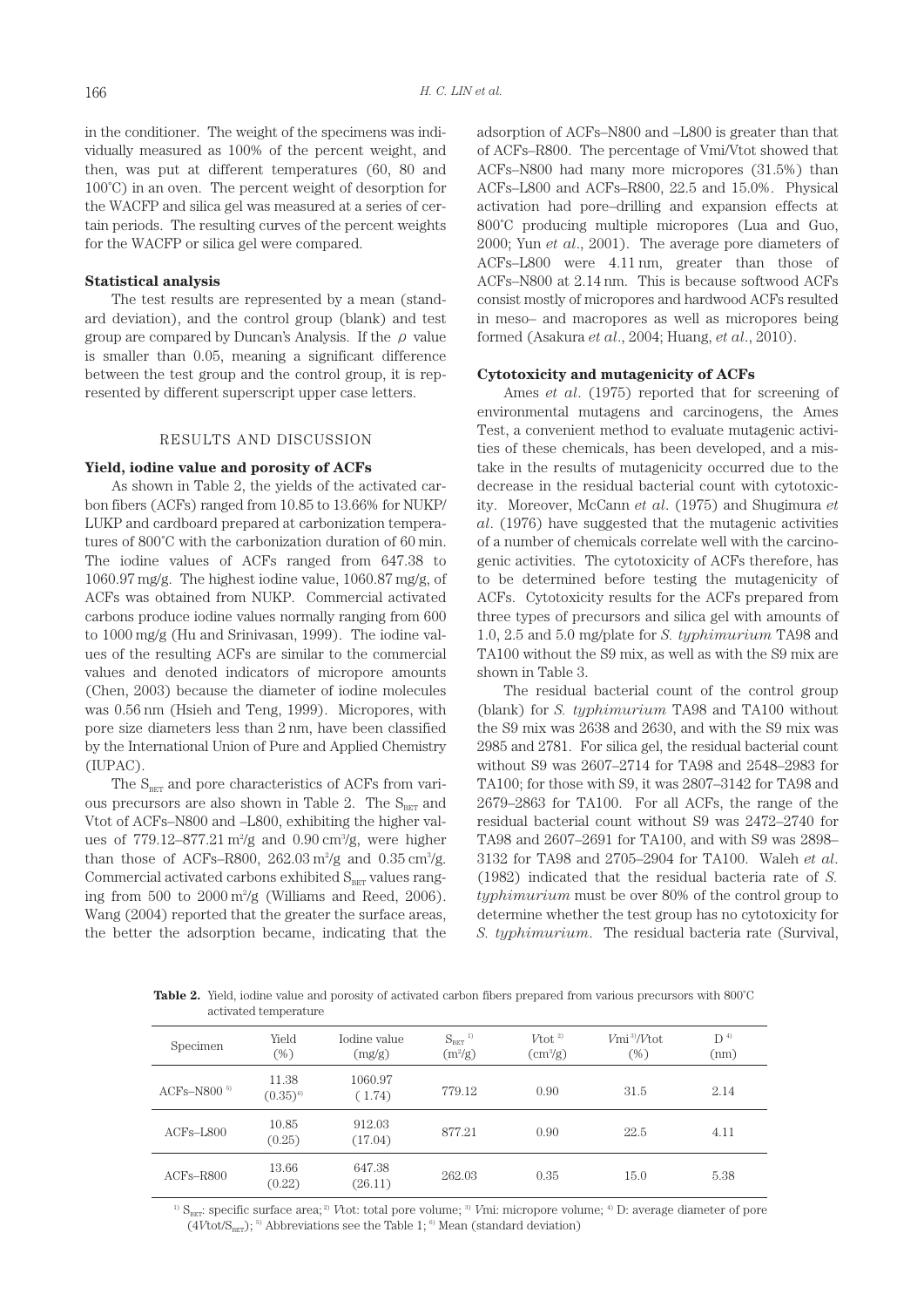%) for TA98 and TA100 for all ACFs and silica gel was higher than for the control by more than 80%. This indicates that ACFs and silica gel have no cytotoxicity for the test strains in the additional range of 1.0–5.0 mg/plate, and the dose for the mutagenicity test can be selected

according to this range.

Table 4 shows the mutagenicity test results for ACFs and silica gel for *S. typhimurium* TA98 and TA100. The spontaneous revertants of the blank for *S. typhimurium* TA98 and TA100 without the S9 mix were 46

Table 3. Cytotoxicity of silica gel and various ACFs toward *Salmonella typhimurium* TA98 and TA100 without the S9 (–S9) or with the S9  $(+89)$  mix

|                        |                      |                               | $- S9$                       |                  | $+ S9$             |                             |                                  |                           |                 |
|------------------------|----------------------|-------------------------------|------------------------------|------------------|--------------------|-----------------------------|----------------------------------|---------------------------|-----------------|
| Specimen               | Amount<br>(mg/plate) | <b>TA98</b>                   | Survival <sup>1</sup><br>(%) | <b>TA100</b>     | Survival<br>$(\%)$ | TA98                        | Survival <sup>1)</sup><br>$(\%)$ | <b>TA100</b>              | Survival<br>(%) |
| blank <sup>2)</sup>    | 0.0                  | $2638$ (97) <sup>abc 3)</sup> | 100                          | $2630(108)^{a}$  | 100                | $2985(103)^{abc}$           | 100                              | 2781 (133) <sup>abc</sup> | 100             |
|                        | 1.0                  | $2607(104)^{a}$               | 99                           | $2722 (97)^{a}$  | 103                | $2807 (95)^{a}$             | 94                               | $2863(164)^{a}$           | 103             |
| Silica gel             | 2.5                  | $2714 (86)^{a}$               | 103                          | $2983 (105)^{b}$ | 113                | $2852(168)^{a}$             | 96                               | $2748(103)^{ac}$          | 99              |
|                        | 5.0                  | $2684 (108)^{a}$              | 102                          | $2548 (124)^{a}$ | 97                 | $3142 (115)^{b}$            | 105                              | $2679(99)^{a}$            | 96              |
|                        | 1.0                  | $2548(84)$ <sup>ab</sup>      | 97                           | $2643 (71)^{a}$  | 100                | $2929(81)$ <sup>abc</sup>   | 98                               | $2827 (107)^{abc}$        | 102             |
| ACFs–N800 <sup>4</sup> | 2.5                  | $2472 (101)^{a}$              | 94                           | $2607 (86)^{a}$  | 99                 | $2931(96)^{abc}$            | 98                               | $2721(83)^{abc}$          | 98              |
|                        | 5.0                  | $2604 (98)$ <sup>abc</sup>    | 99                           | 2680(88)a        | 102                | 2848 (129) <sup>a</sup>     | 95                               | $2852 (95)^{abc}$         | 103             |
|                        | 1.0                  | $2486 (106)^{a}$              | 94                           | $2663(66)^a$     | 101                | $3058 (137)$ <sup>abc</sup> | 102                              | $2904 (94)^c$             | 104             |
| $ACFs - L800$          | 2.5                  | $2696(103)$ <sup>bc</sup>     | 102                          | $2674 (84)^{a}$  | 102                | $2898(94)^{ab}$             | 97                               | $2820(81)$ <sup>abc</sup> | 101             |
|                        | 5.0                  | $2590(86)^{abc}$              | 98                           | $2657 (94)^{a}$  | 101                | $3132 (112)^{\circ}$        | 105                              | $2754 (149)^{abc}$        | 99              |
|                        | 1.0                  | $2712(98)^{bc}$               | 103                          | $2691(104)^{a}$  | 102                | $2903(82)^{ab}$             | 97                               | $2639 (122)^{a}$          | 95              |
| $ACFs - R800$          | 2.5                  | $2740(92)^{bc}$               | 104                          | $2648 (100)^{a}$ | 101                | $3102 (94)$ <sup>bc</sup>   | 104                              | $2705(109)^{abc}$         | 97              |
|                        | 5.0                  | $2574(76)^{ab}$               | 98                           | $2661(67)^{a}$   | 101                | $2965(76)^{abc}$            | 99                               | $2843(95)^{abc}$          | 102             |

<sup>1)</sup> Survival  $(\%)$  = (the bacterial count of test group / the bacterial count of control group) \* 100

 $^{\rm 2)}$  blank (the control group) : the specimen was without silica gel or ACFs

<sup>3)</sup> Mean (standard deviation) within a transverse with the different superscripts are significantly different ( $\rho$  <0.05) by Duncan's multiple range tests

4) Abbreviations see the Table 1

**Table 4.** Mutagenicity of silica gel and various ACFs toward *Salmonella typhimurium* TA98 and TA100 without the S9 (–S9) or with the S9 (+S9) mix

|                            | Amount     | $-S9$                      |           |                            |      |                        | $+ S9$ |                          |      |  |
|----------------------------|------------|----------------------------|-----------|----------------------------|------|------------------------|--------|--------------------------|------|--|
| Specimen                   | (mg/plate) | <b>TA98</b>                | $MR^{1)}$ | <b>TA100</b>               | MR   | <b>TA98</b>            | MR     | <b>TA100</b>             | MR   |  |
| blank $^{2)}$              | 0.0        | 46 $(2)$ <sup>abc 3)</sup> | 1.00      | $156(06)$ <sup>abcd</sup>  | 1.00 | $55(6)$ <sup>abc</sup> | 1.00   | $160(8)^{ab}$            | 1.00 |  |
|                            | 1.0        | $38(4)^{a}$                | 0.83      | $182 (20)^{b}$             | 1.17 | $57 (7)^{\circ}$       | 1.04   | $184 (12)^{b}$           | 1.15 |  |
| Silica gel                 | 2.5        | $43(3)$ <sup>ab</sup>      | 0.93      | $132 (12)^{a}$             | 0.85 | $33(4)^{a}$            | 0.60   | $176(8)^{ab}$            | 1.10 |  |
|                            | 5.0        | $58(3)$ <sup>c</sup>       | 1.26      | $174(18)^{b}$              | 1.12 | $45(8)$ <sup>b</sup>   | 0.82   | 181 (17) <sup>ab</sup>   | 1.13 |  |
|                            | 1.0        | $44(3)$ <sup>ab</sup>      | 0.95      | 164 $(07)^{bcde}$          | 1.05 | $54(5)$ <sup>abc</sup> | 0.99   | $154(6)^{a}$             | 0.96 |  |
| $ACFs$ -N800 <sup>4)</sup> | 2.5        | 48 $(3)$ <sup>abc</sup>    | 1.03      | $168(05)$ <sup>de</sup>    | 1.07 | $57(4)$ <sup>abc</sup> | 1.04   | $165(4)$ <sup>abcd</sup> | 1.03 |  |
|                            | 5.0        | 44 $(2)^{ab}$              | 0.95      | $156(08)$ <sup>abcd</sup>  | 1.00 | $54(3)$ <sup>abc</sup> | 0.99   | $161(8)$ <sup>abc</sup>  | 1.01 |  |
|                            | 1.0        | 48 $(3)^{abc}$             | 1.05      | $154 \ (05)^{abc}$         | 0.99 | $58(2)^{a}$            | 1.06   | $175(5)$ <sup>cde</sup>  | 1.09 |  |
| $ACFs - L800$              | 2.5        | $46(4)$ <sup>abc</sup>     | 1.01      | $161(09)$ <sup>abcde</sup> | 1.03 | $59(4)$ <sup>abc</sup> | 1.08   | $172(4)$ <sup>bcde</sup> | 1.08 |  |
|                            | 5.0        | 46 $(2)$ <sup>abc</sup>    | 1.00      | $151(05)^{ab}$             | 0.97 | $52(2)$ <sup>abc</sup> | 0.95   | 160(7) <sup>ab</sup>     | 1.00 |  |
|                            | 1.0        | $52(4)$ <sup>c</sup>       | 1.13      | $152(09)^{ab}$             | 0.98 | $53(2)$ <sup>ab</sup>  | 0.97   | $171(4)$ <sup>bcde</sup> | 1.07 |  |
| $ACFs - R800$              | 2.5        | $47(3)^{a}$                | 1.01      | $150(06)^{a}$              | 0.96 | $57(5)$ <sup>abc</sup> | 1.03   | $162(7)$ <sup>abcd</sup> | 1.01 |  |
|                            | 5.0        | $45(4)$ <sup>abc</sup>     | 0.97      | $168(08)$ <sup>de</sup>    | 1.08 | $55(4)$ <sup>abc</sup> | 1.01   | $160(10)$ <sup>ab</sup>  | 1.00 |  |

 $1)$  MR (Mutagenicity ratio) = induced revertants per plate/spontaneous revertants per plate (Blank)

<sup>2)</sup> blank (the control group) : the specimen was without silica gel or ACFs

3) Mean (standard deviation) within a transverse with the different superscripts by Duncan's multiple range tests at 5% significant level

 $^\mathrm{4)}$  Abbreviations see the Table 1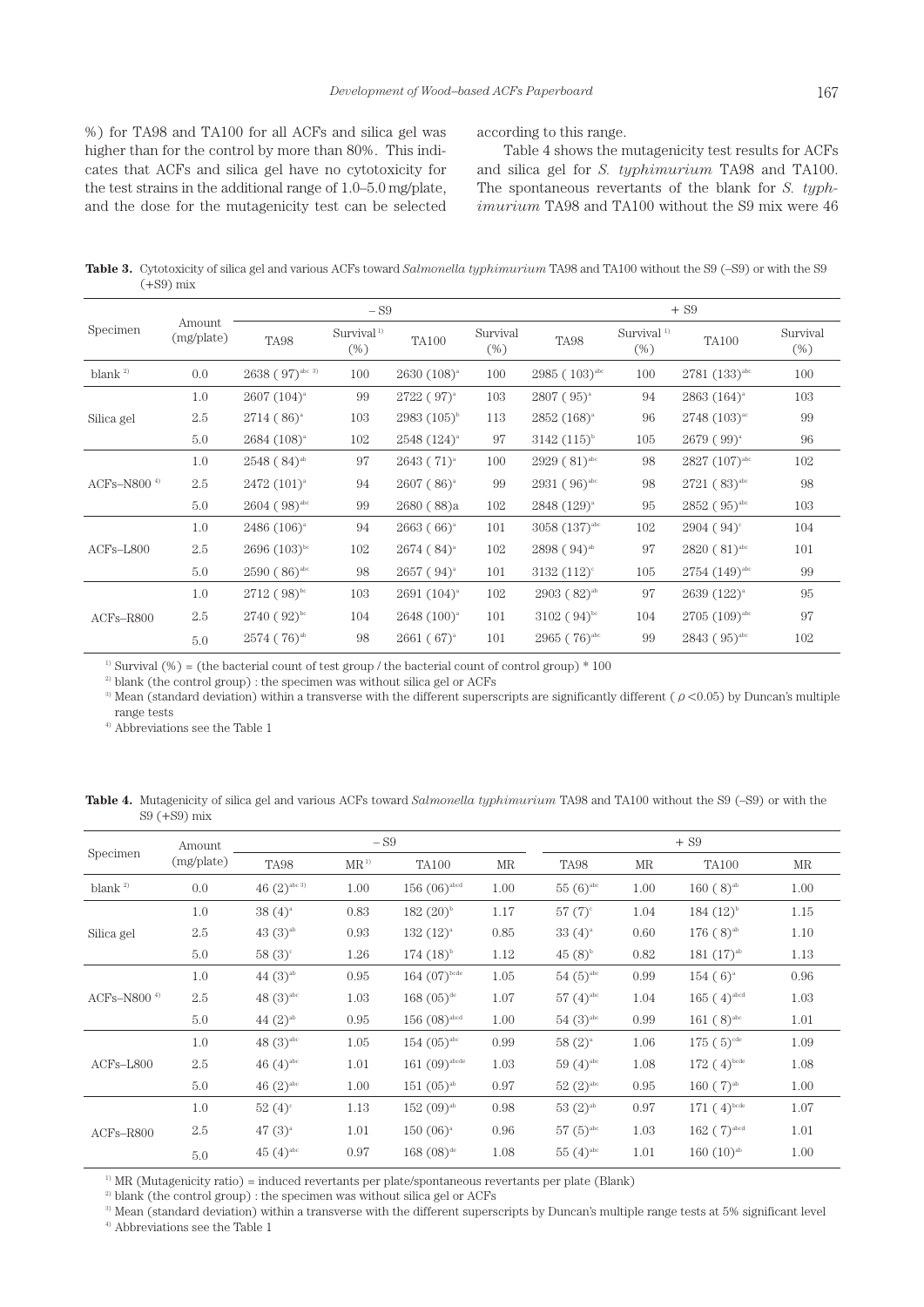and 156, and 55 and 160 for TA98 and TA100 with the S9 mix. For silica gel, the spontaneous revertants with amounts of 1.0, 2.5, and 5.0 mg/plate without S9 were 38–58 for TA98 and 132–182 for TA100; for those with S9, they were 33–57 for TA98 and 176–184 for TA100. For all ACFs, the range of the spontaneous revertants without S9 was 44–52 for TA98 and 150–168 for TA100, and with S9 was 52–59 for TA98 and 154–175 for TA100. The results also showed that the specimens, with or without S9, in the test range (1.0–5.0 mg/plate) did not exceed spontaneous revertants by more than two times for TA98 and TA100. In other words, the Mutagenicity Ratio (MR) was smaller than 2. According to the standards proposed by Ames *et al*. (1975), if the number of spontaneous revertants induced by the specimen is greater than the spontaneous revertants of the control group by more than two times, the specimen has mutagenicity. Therefore, the ACFs and silica gel have no mutagenicity toward *S. typhimurium* TA98 and TA100 without the S9 and with the S9.

## **Antimutagenicity of ACFs**

ACF is one material for developing WACFP, regarding a moisture–proof material, in this study. The WACFP can easily contact the food directly or indirectly. Therefore, the antimutagenic activity of the ACFs was investigated. This is because the antimutagenic properties have an array of prospective applications in human care, such as the increasing application in drinks, food antioxidation, etc., and have not been reported for the antimutagenic activities of ACFs that have been made so far.

In the present study, NQNO and AFB1 were used as direct mutagens requiring metabolic activation and indirect acting mutagen, respectively. Doses of mutagens,  $1 \mu$ g for NQNO and  $5 \mu$ g for AFB<sub>1</sub>, were selected from a dose–response curve of a preliminary experiment (Yen *et al*., 2001). The inhibitory effect of the specimen is expressed by inhibition (%), and the higher the inhibition, the more effective the antimutagenic activities are (Maron and Ames, 1983). The inhibitory effects for one of the antimutagenicity results for the ACFs and silica gel with 1.0, 2.5 and  $5.0 \text{ mg/plate}$  for NQNO and AFB<sub>1</sub> are summarized in Table 5.

The his<sup>+</sup> revertants of strain against the NQNO in the blank (without ACFs or silica gel) were 521 for TA98 and 1000 for TA100, for AFB1: they were 1514 for TA98 and 2395 for TA100. The spontaneous revertants without NQNO were 46 for TA98 and 156 for TA100, and without  $AFB<sub>1</sub>$  were 55 for TA98 and 160 for TA100. The his+ revertants of strain (inhibition) against the NQNO for silica gel were 493–558 (–5.68 to –7.79%) for TA98 and  $963-7062$  (-7.34 to 8.65%) for TA100. For AFB<sub>1</sub>, they were 1509–1583 (–4.72 to 3.84%) for TA98 and 2418–2584 (–8.46 to –1.03%) for TA100. The results also showed that for all ACFs, the his<sup>+</sup> revertants of strain (inhibition) against the NQNO were 514–546 (–5.33 to 1.47%) for TA98 and 980–1023 (–2.76 to 2.41%) for TA100. For AFB<sub>1</sub> with TA98, it was  $1526-1573$  (-4.02 to –0.80%) and with TA100, it was 2293–2455 (1.77 to

**Table 5.** Antimutagenicity of silica gel and various ACFs toward *Salmonella typhimurium* TA98 and TA100 without the S9 (–S9) or with the  $S9$  ( $+S9$ ) mix

|                        | Amount     | NQNO $(1 \mu g$ /plate) |                        |                |                    |                 | $AFB1 (5 \mu g / plate)$ |                           |                   |  |
|------------------------|------------|-------------------------|------------------------|----------------|--------------------|-----------------|--------------------------|---------------------------|-------------------|--|
| Specimen               | (mg/plate) | TA98                    | Inhibition $1$<br>(% ) | <b>TA100</b>   | Inhibition<br>(% ) | TA98            | Inhibition<br>(% )       | <b>TA100</b>              | Inhibition<br>(%) |  |
| blank $^{2)}$          | 0.0        | $521 (28)^{a3}$         | 0.00                   | $1000(31)^{a}$ | 0.00               | $1514(36)^{a}$  | 0.00                     | $2395(38)$ <sup>abc</sup> | 0.00              |  |
|                        | 1.0        | $548(62)^{a}$           | $-5.68$                | $1062(53)^{a}$ | $-7.35$            | $1509(78)^{a}$  | 0.34                     | $2584(73)^{b}$            | $-8.46$           |  |
| Silica gel             | 2.5        | 493 $(37)^{a}$          | 5.89                   | $963(58)^{a}$  | 4.38               | $1458(55)^{a}$  | 3.84                     | $2418(79)^{a}$            | $-1.03$           |  |
|                        | 5.0        | $558(35)^{a}$           | $-7.79$                | $967(39)^{a}$  | 3.91               | $1583(64)^{a}$  | $-4.73$                  | $2487 (84)$ <sup>ab</sup> | $-4.12$           |  |
|                        | 1.0        | $546 (32)^{a}$          | $-5.33$                | 990 $(67)^a$   | 1.18               | $1561 (42)^{a}$ | $-0.14$                  | $2293(87)^{a}$            | 4.56              |  |
| $ACF-NS004$            | 2.5        | $539(27)^{a}$           | $-3.79$                | $995(38)^{a}$  | 0.59               | $1544 (44)^{a}$ | $-2.06$                  | $2365(56)$ <sup>abc</sup> | 1.34              |  |
|                        | 5.0        | $532(36)^{a}$           | $-2.32$                | $1023(31)^{a}$ | $-2.73$            | $1528(38)^{a}$  | $-0.94$                  | $2379(47)$ <sup>abc</sup> | 0.72              |  |
|                        | 1.0        | $550 (25)^{a}$          | $-6.04$                | $992(41)^{a}$  | 0.95               | $1569 (29)^{a}$ | $-3.77$                  | $2345(49)^{abc}$          | 2.24              |  |
| $ACF$ -L800            | 2.5        | $514 (19)^{a}$          | 1.47                   | $1019(64)^{a}$ | $-2.25$            | $1526(70)^{a}$  | $-0.82$                  | $2455(63)$ <sup>abc</sup> | $-2.68$           |  |
|                        | 5.0        | $517(17)^{a}$           | 0.84                   | $949(43)^{a}$  | 6.04               | $1573(36)^{a}$  | $-4.04$                  | $2349(53)$ <sup>abc</sup> | 2.06              |  |
|                        | 1.0        | $523(40)^{a}$           | $-0.42$                | $983(54)^{a}$  | 2.01               | $1523(43)^{a}$  | $-0.62$                  | $2341(44)$ <sup>abc</sup> | 2.42              |  |
| $ACF-R800$             | 2.5        | $541 (26)^{a}$          | $-4.14$                | $980(39)^{a}$  | 2.37               | $1563(49)^{a}$  | $-3.36$                  | $2342(52)^{abc}$          | 2.37              |  |
|                        | 5.0        | $536(57)^{a}$           | $-3.09$                | $1006(49)^{a}$ | $-0.71$            | $1572(43)^{a}$  | $-3.98$                  | $2323(79)$ <sup>abc</sup> | 3.22              |  |
| Spontaneous revertants |            | 46                      |                        | 156            |                    | 55              |                          | 160                       |                   |  |

<sup>1)</sup> Inhibition (%) =  $[1 - (Number of his' revertants in the presence of the ACF of silica gel - Number of spontaneous revertants) /$ 

(Number of his<sup>+</sup> revertants in the absence of the ACF of silica gel – Number of spontaneous revertants)]  $\times$  100

 $^{2)}$  blank (the control group) : the specimen was without silica gel or  $\operatorname{ACFs}$ 

<sup>3)</sup> Mean (standard deviation) within a transverse with the different superscripts are significantly different ( $\rho$  <0.05) by Duncan's multiple range tests

 $^{\mathrm{4)}}$  Abbreviations see the Table 1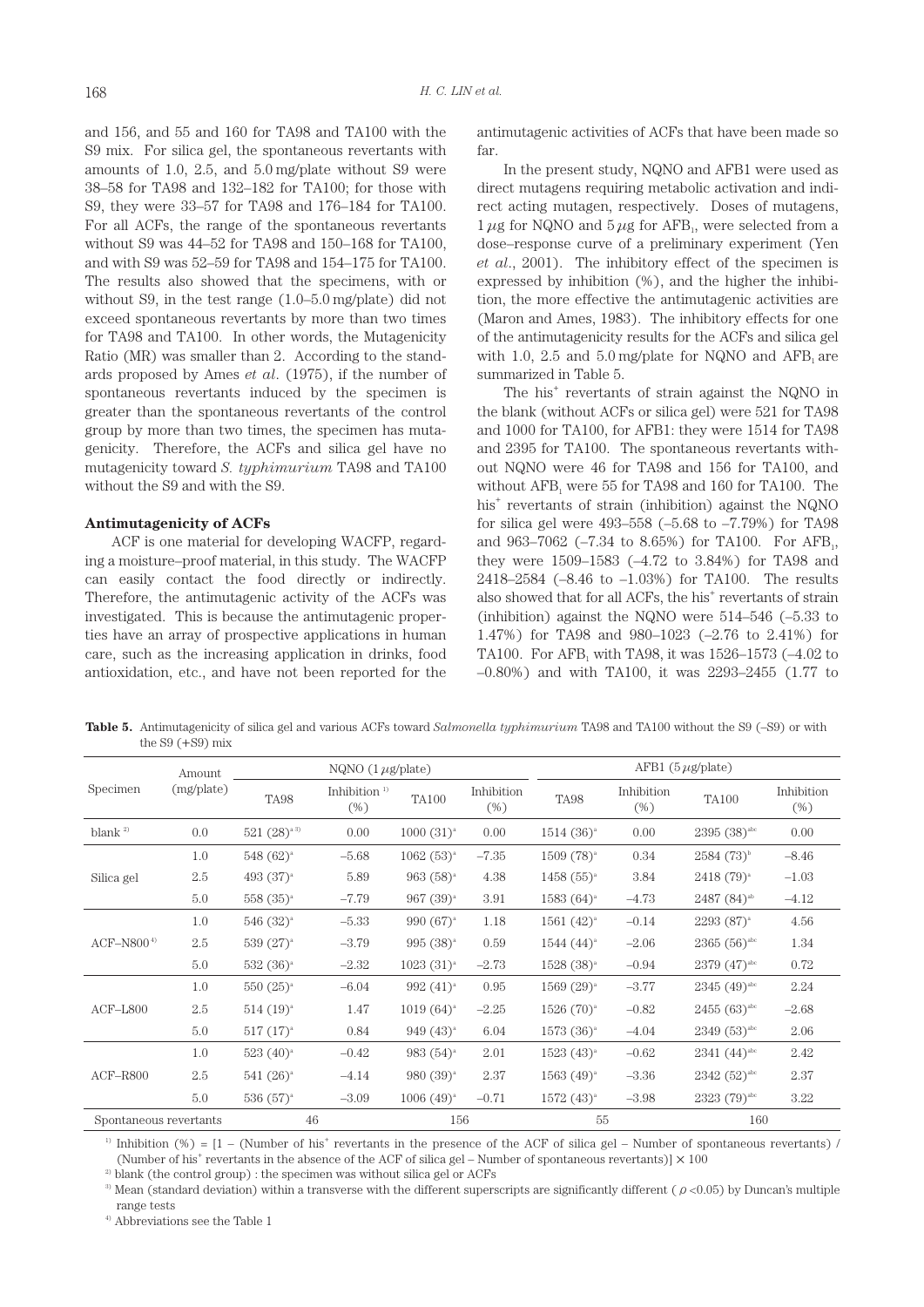4.55%). The test groups and blank were compared by Duncan's Analysis. The results showed that the antimutagenicity against strains for the ACFs and silica gel displayed insignificant differences between his+ revertants and the blank. In other words, the ACFs and silica gel, a dose–dependent inhibitory from 1.0 to 5.0 mg/ plate, does not affect either NQNO or AFB<sub>1</sub> in TA98 and TA100.

In this study, the ACFs showed no cytotoxicity (Table 3)/mutagenicity (Table 4), and were without antimutagenic effect (Table 5) against strains. These suggests the safety of the ACFs primarily as a material for food use.

# **Hygroscopic ability of WACFP**

Water activity (Aw) is usually defined as the percent of relative humidity generated in equilibrium with the product in a closed system at a constant temperature, and indicates the amount of water in the total water content available to micro–organisms (Chang *et al*., 2006); that is, each of the species of micro–organisms (bacteria, yeast and mold) has its own minimum Aw. Furthermore, the Aw control is an important factor for the chemical stability of foods. Table 6 shows the results of Aw and maximum percent weight of WACFP and silica gel in high/low relative humidity conditions at either 90 or 40% with a constant temperature of 25˚C. The AW of the blank, without ACFs or silica gel, was 0.42. The Aw of all WACFPs found by adding different percent weights of ACFs was 0.41–0.45, which was higher than that for silica gel at 0.36. The Aw of WACFP was lower than that of micro–organism growth (0.60). The growth of micro–

**Table 6.** Water activity and maximum percent weight of WACFP and silica gel in high/low relative humidity conditions at either 90 or 40% with a constant temperature at 25˚C

|                   |                 | Maximum percent weight (%)      |                            |  |  |  |
|-------------------|-----------------|---------------------------------|----------------------------|--|--|--|
| Specimen          | $\text{A}w^{1}$ | $RH^{2}$ 90%                    | RH 40%                     |  |  |  |
| blank $3$         | $0.42(0.00)^4$  | $17.65 (2.27)$ <sup>aA15)</sup> | $5.10(0.12)^{aA1}$         |  |  |  |
| WACFP-N10 $^{6)}$ | 0.43(0.01)      | $21.00~(0.33)^{b}$              | $5.54~(0.36)^{b}$          |  |  |  |
| WACFP-N30         | 0.41(0.00)      | 24.00 $(0.86)$ <sup>c</sup>     | $6.01(0.16)$ <sup>c</sup>  |  |  |  |
| WACFP-N50         | 0.43(0.00)      | $26.50(0.58)^d$                 | 6.36 $(0.20)$ <sup>c</sup> |  |  |  |
| WACFP-L10         | 0.40(0.01)      | $20.34~(0.50)^8$                | $5.50~(0.29)^{B}$          |  |  |  |
| WACFP-L30         | 0.45(0.01)      | $23.26(0.56)^c$                 | $6.00(0.06)^c$             |  |  |  |
| WACFP-L50         | 0.45(0.00)      | $26.09(0.67)^p$                 | $6.25(0.07)^c$             |  |  |  |
| WACFP-R10         | 0.42(0.02)      | $18.74(0.53)^{1}$               | $5.43(0.29)^2$             |  |  |  |
| WACFP-R30         | 0.43(0.01)      | $20.78(1.11)^2$                 | $5.97(0.06)^{3}$           |  |  |  |
| WACFP-R50         | 0.43(0.01)      | $23.73(0.72)^{3}$               | $6.14~(0.08)^{3}$          |  |  |  |
| Silica gel        | 0.36(0.00)      | 37.20 (0.10)                    | 11.70 (0.17)               |  |  |  |

<sup>1)</sup> Aw: Water activity; <sup>2)</sup> RH: Relative humidity; <sup>3)</sup> blank (without ACFs or silica gel);  $\frac{4}{3}$  Mean (standard deviation);  $\frac{5}{3}$  Mean (standard deviation) separation within column to blank with different alphabet and number are significantly different ( $\rho$  <0.05) by Duncan's multiple range tests; <sup>6)</sup> Abbreviations see the Table 1

organisms is no longer possible when the Aw is below 0.65–0.95 (Chang *et al*., 2006).

The results of hygroscopicity for WACFP by adding 10, 30, and 50% ACFs or silica gel at either RH 40 or 90% are also shown in Table 6. The maximum percent weight of WACFP at RH 90% was 18.74 to 26.50%, higher than that of silica gel at 37.20%. For RH 40%, the maximum percent weight of WACFP was 5.43–6.36%, higher than that of silica gel at 11.07%. It is indicated that no matter what the RH is, the maximum percent weight of WACFP is lower than that of silica gel, but higher than that of the blank. According to Duncan's Analysis, at either RH 40 or 90%, the maximum percent weights of WACFP and the blank were obviously different, and the increase by adding amounts of ACFs to WACFP was a higher maximum percent weight.

# **Absorption and desorption of WACFP**

 To evaluate the hygroscopicity change from absorption to desorption, the percent of absorption and desorption for WACFP and silica gel were investigated. WACFP and silica gel were conditioned with high humidity at RH of 90% and temperature at 25˚C and then, the percent of absorption at the period of time (114 days) was measured. As shown in Fig. 1, while the specimens reached a saturated situation, the percents of absorption for WACFP–N30, WACFP–L30, WACFP–R30 and silica gel were 18.30, 19.60, 20.71 and 22.08%, respectively. The resulting specimens were continuously conditioned with a lower 40% RH at 25˚C. The percent of desorption was 5.27, 5.72 and 7.31% for WACFP–N30, –L30 and –R30, but 15.33% for silica gel. The difference in absorption/ desorption percentages for WACFP with different types of ACFs was from 13.30% to 13.88%, and after Duncan's Analysis, the percents of desorption at three measured periods for WACFP were insignificant, but obviously different than silica gel at 7.19%. This indicated that the ability of absorption and desorption of WACFP is better than that of silica gel. Especially hygroscopicity was changed from absorption to desorption; the percent of desorption for WACFP reduced faster than that for silica gel.

To demonstrate the tested saturated WACFP with different temperature desorptions decreased faster than silica gel, the percent weight of WACFP with adding 30% ACFs and silica gel was investigated from saturated situ-



**Fig. 1.** Percent of Absorption and desorption of silica gel and WACFP with 30% of ACFs Legend: Abbreviations see the Table 1.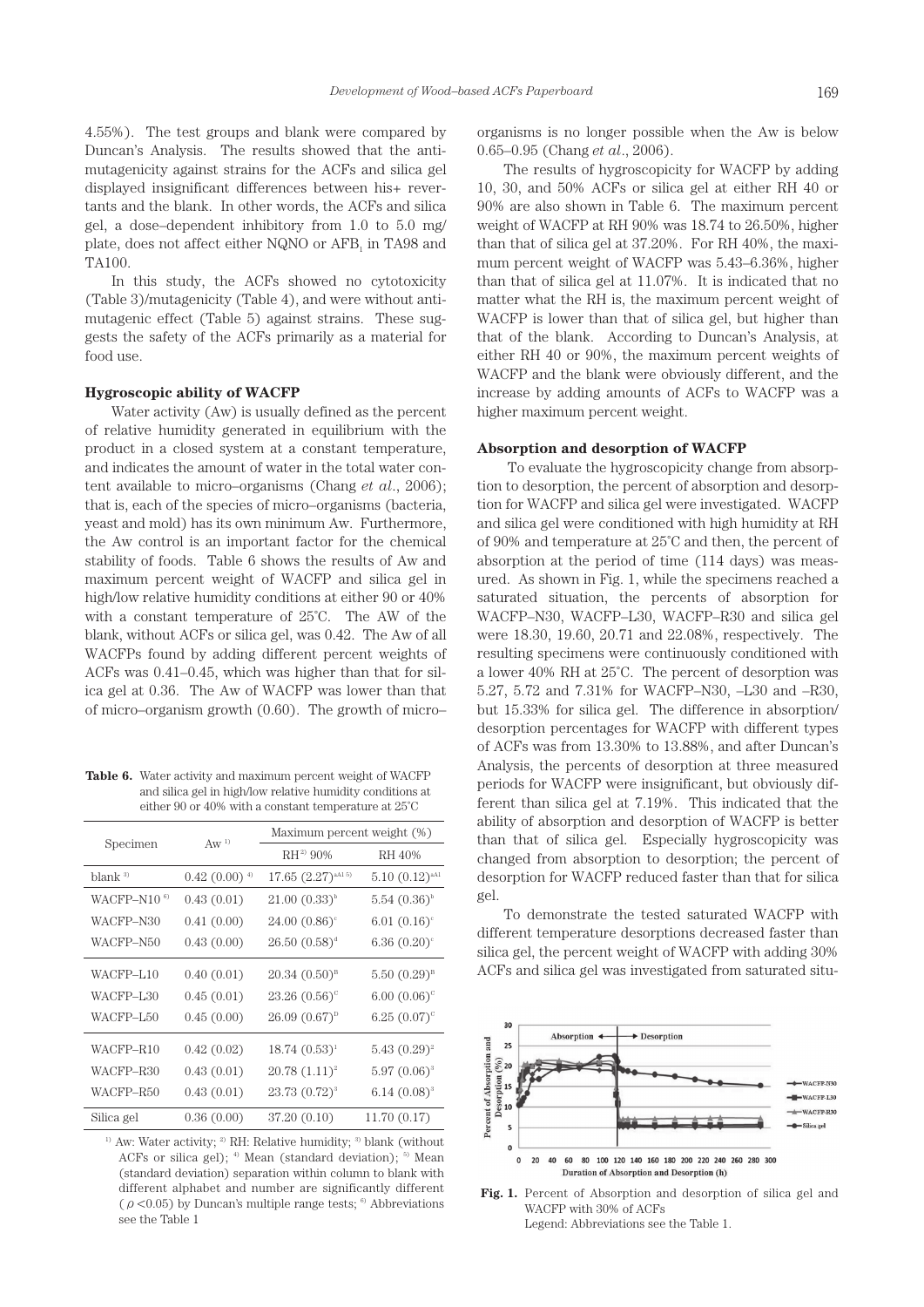

**Fig. 2.** Weight percent of WACFP with adding 30% of ACFs and silica gel with different temperature desorption Legend:  $\rightarrow$  : WACFP–N30;  $\rightarrow$  : WACFP–L30;  $\rightarrow$  : WACFP–R30;  $\prec\!\!\!\prec\;\;$  : Silica gel; Abbreviations see the Table 1

ation conditioning during RH 90% or 40% at a desorption state with different temperatures at 60, 80, and 100˚C. The results are shown in Fig. 2. The percent weight of three types of WACFP with 100˚C was no different, reaching a state of absolute dryness after about 30 min, but for silica gel this took about 60 min. At 60 and 80˚C, the WACPF had about the same desorption time to reach the state of absolute dryness, and the silica gel needed a longer period by more than four times, indicating that the percent weight of the tested saturated WACFP with different temperature desorptions decreased faster than that of silica gel. In other words, because the change for the percent of absorption and desorption is able to keep or liberate the moisture for food during the different RH environments, the WACFP as a moisture–proof material is probably safe to use for food storage, and it is said that the hygroscopic ability of WACFP is better than that of silica gel from the results of this study.

# **CONCLUSIONS**

ACFs were prepared from NUKP, LUKP and cardboard using the method of physical activation with steam. The yield of ACFs was 10.85 to 13.66%, the range of iodine number was between 647.38 and 1060.97 mg/g, the specific surface area was from  $262.03$  to  $877.21$  m<sup>2</sup>/g and the average pore diameter was 2.14 to 5.38 (nm). ACFs showed neither cytotoxicity nor mutagenicity toward *S. typhimurium* TA98 and TA100 with or without the S9 mix, and expressed a dose–dependent inhibitory effect at 1.0–5.0 mg/plate against both NQNO and AFB<sub>1</sub> in *S. typhimurium* TA98 and TA100, indicating that the safety of biological action for ACFs can primarily be regarded as a material for food use. WACFP was made with 10, 30 and 50% percent weight of ACFs. The Aw of WACFP was from 0.40 to 0.45. The hygroscopicity of the WACFP was higher than that of the blank (without ACFs) in RH 90% or RH 40% at 25˚C, and it was lower than that of silica gel. The percent of desorption for WACFP reduced faster than that for silica gel, demonstrating that for saturated WACFP with different temperature desorption, the change in moisture content decreased faster than that for silica gel. This indicated that WACFP with ACFs prepared from NUKP, LUKP or cardboard can be a potential moisture–proof material for food use.

#### ACKNOWLEDGEMENTS

The authors are grateful to the Hou–li Mill, Cheng Loong Corporation, Taiwan for providing the experimental materials. We offer our sincere appreciation to the National Science Council through Grant No. NSC 99–2221–E–415 –002 for financial support.

## REFERENCES

- Ames, B. N., J. McCann and E. Yamasaki 1975 Methods for Detecting Carcinogens and Mutagens with the *Salmonella*/ *Mammalian*–microsome Mutagenicity Test. *Mutat. Res*., **31**: 347–364
- Asakura, R., M. Morita, K. Maruyama, H. Hatori and Y. Yamada 2004 Preparation of Fibrous Activated Carbons from Wood Fiber. *Journal of Materials Science*, **39**: 201–206
- Barrett, E. P., L. G. Jaoyner and P. P. Halenda 1951 The Determination of Pore Volume and Area Distributions in Porous Substances – I. Computations from Nitrogen Isotherms. *J. Am. Chem. Soc*., **73**: 373–80
- Chang, W. T., M. T. Lee, M. M. Ru, G. W. Chang, S. T. Chen, R. S. Sun, E. H. Chen, S. W. Chen, C. S. Shiea, S. S. Lin and S. W. Lin 2006 *Food Chemistry*. National Taiwan Edition, pp. 20–26
- Chen, H. B. 2003 *Manufacturing of Bamboo Charcoal and Activated Carbon*. Department of Wood Science and Design, National Pingtung University of Science and Technology, Master thesis, pp. 2–36
- Hsieh, C. T. and H. Teng 1999 Effect of Adsorption Capacity for Mesopore Activated Carbon in Liquid Phase. *J. Chem. Eng*., **46**(6): 92–100
- Huang, W. J., M. H. Duh and H. C. Lin 2010 Investigation of Absorption Properties of Activated Carbon Fibers Prepared from Nadelholz/Laubholz Pulp. *J Agric. For*., **7**(1): 16–31
- Hu, Z. and M. P. Srinivasan 1999 Preparation of High–surface– area Activated Carbons from Coconut Shell. *Micro. Meso. Mat*., **27**: 11–18
- Lin, H. C., Y. C. Weng, G. S. Hwang and N. Fujimoto 2014a Adsorption and Preliminary Safety Evaluation of Activated Carbons Refined from Charcoals. *J Fac Agr, Kyushu Univ*., **59**(1): 117–125
- Lin, H. C., L. Y. Tseng, Y. J. Lai, S. C. Wu and N. Fujimoto 2014b Biological Safety Assessment of Functional Activated Carbons Prepared from Three Agricultural Wastes. *J Fac Agr, Kyushu Univ*., (*In published)*.
- Liou, J. F. 2012 *Development and Utilization of Activated Carbon Fibers Paperboard as a Food Moisture–proof Material*. Department of Forest Products Science and